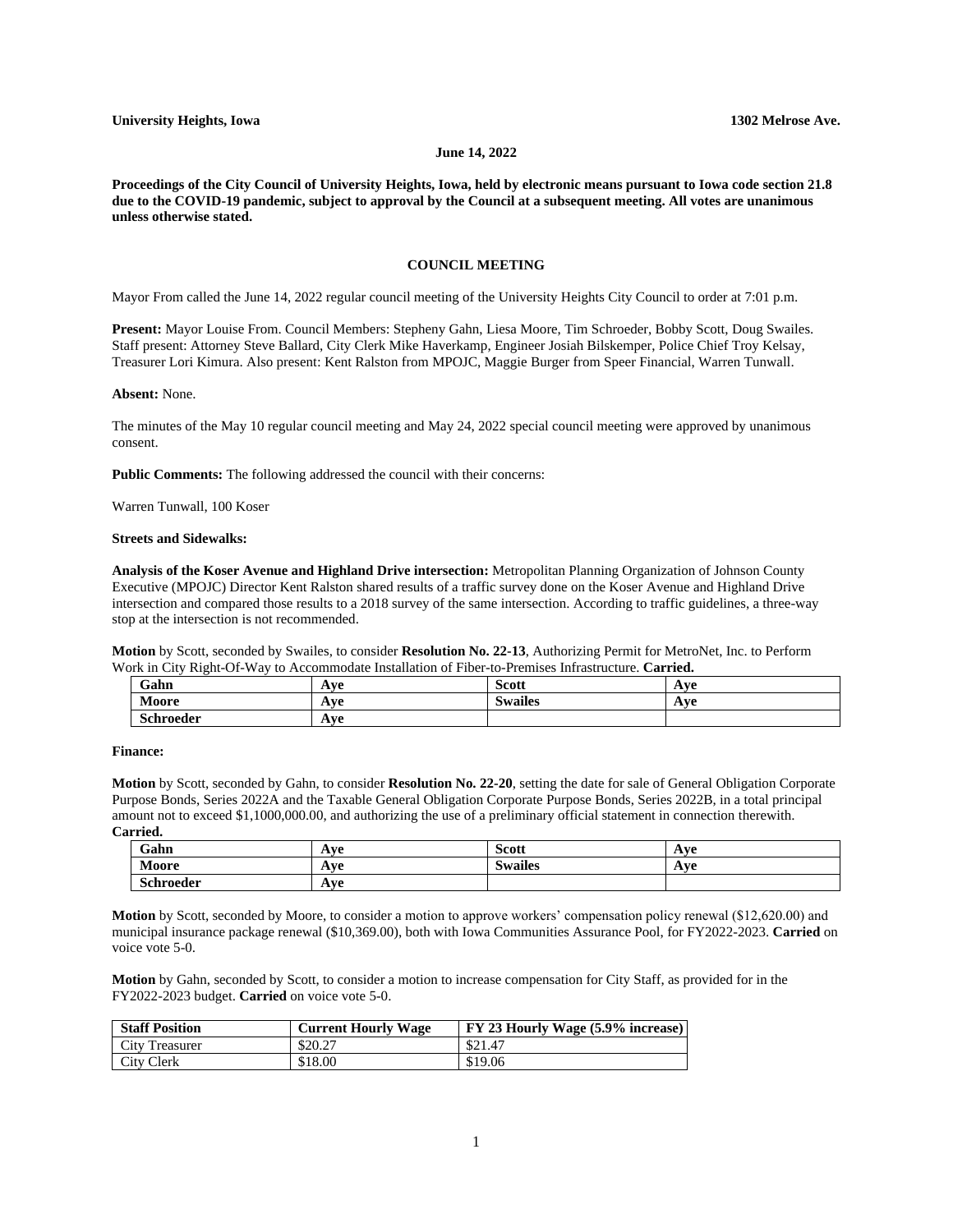**Legal Report:** A written report was presented.

**Clerk's Report:** A written report was presented.

**Motion** by Gahn, seconded by Schroeder, to consider a motion to approve the renewal of Stella's Class C Liquor License. **Carried** on voice vote 5-0.

**Treasurer's Report:** A written report was presented. All bills were approved for payment by **unanimous consent**.

| May 11 - June 14, 2022           |                                                                   |             |  |  |
|----------------------------------|-------------------------------------------------------------------|-------------|--|--|
| <b>Name</b>                      | Memo                                                              | Amount      |  |  |
|                                  |                                                                   |             |  |  |
| Akers, Christopher M             | bi-weekly officer paycheck                                        | $-2,047.91$ |  |  |
| Brinkema, Brian E                | bi-weekly officer paycheck                                        | $-2,506.87$ |  |  |
| Cox, Nicholas J                  | bi-weekly officer paycheck                                        | $-429.68$   |  |  |
| Dahm, Ryan J                     | bi-weekly officer paycheck                                        | $-625.29$   |  |  |
| Kelsay, Troy A                   | bi-weekly officer paycheck                                        | $-2,621.35$ |  |  |
| Macke, Matthew C                 | bi-weekly officer paycheck                                        | $-1,696.89$ |  |  |
| Schmerbach, Adam P               | bi-weekly officer paycheck                                        | $-427.24$   |  |  |
| Tucker, Darryl J                 | bi-weekly officer paycheck                                        | $-1,955.82$ |  |  |
| Plate, Harold, M                 | bi-weekly crossing guard paycheck                                 | $-217.36$   |  |  |
| <b>RevoPay</b>                   | monthly active merchant fee                                       | $-10.00$    |  |  |
| MidAmerican Energy               | <b>OUP Community Center/Offices</b>                               | $-139.22$   |  |  |
|                                  | gas/electricity                                                   |             |  |  |
| Akers, Christopher M             | bi-weekly officer paycheck                                        | $-1,908.25$ |  |  |
| Brinkema, Brian E                | bi-weekly officer paycheck                                        | $-2,080.88$ |  |  |
| Cox, Nicholas J                  | bi-weekly officer paycheck                                        | $-428.54$   |  |  |
| Macke, Matthew C                 | bi-weekly officer paycheck                                        | $-1,651.46$ |  |  |
| Plate, Harold, M                 | bi-weekly crossing guard paycheck                                 | $-229.27$   |  |  |
| Tucker, Darryl J                 | bi-weekly officer paycheck                                        | $-1,928.18$ |  |  |
| Kelsay, Troy A                   | bi-weekly officer paycheck                                        | $-2,621.35$ |  |  |
| Goerdt, Terence J                | monthly building inspector paycheck                               | $-1,378.62$ |  |  |
| Haverkamp, Michael J             | monthly city clerk paycheck                                       | $-518.63$   |  |  |
| Kimura, Lori D.                  | monthly treasurer paycheck                                        | $-395.11$   |  |  |
| Jensen, Brian A                  | monthly rental inspector paycheck                                 | $-772.60$   |  |  |
| Paul J. Moore, Melrose Avenue    | garage rent automatic payment                                     | $-50.00$    |  |  |
| Building                         |                                                                   |             |  |  |
| Mediacom                         | online service 5/21/22-6/20/22                                    | $-399.95$   |  |  |
| Akers, Christopher M             | bi-weekly officer paycheck                                        | $-1,728.22$ |  |  |
| Brinkema, Brian E                | bi-weekly officer paycheck                                        | $-1,714.14$ |  |  |
| Macke, Matthew C                 | bi-weekly officer paycheck                                        | $-2,055.02$ |  |  |
| Tucker, Darryl J                 | bi-weekly officer paycheck                                        | $-2,057.73$ |  |  |
| Kelsay, Troy A                   | bi-weekly officer paycheck                                        | $-2,621.35$ |  |  |
| Plate, Harold, M                 | bi-weekly crossing guard paycheck                                 | $-172.73$   |  |  |
| One University Place South Condo | monthly association dues                                          | $-433.58$   |  |  |
| Assoc                            |                                                                   |             |  |  |
| Jack Laverman                    | mowing services payments #1 & #2 of 7                             | $-560.00$   |  |  |
| CenturyLink                      | telephone service for June                                        | $-111.69$   |  |  |
| AT&T Mobility                    | wireless service for police cars 4/20/22-<br>5/19/22              | $-288.89$   |  |  |
| Breese Plumbing & Heating        | dewinterize park fountain - installed meter,<br>RPZ & hooked up   | $-251.75$   |  |  |
| City of Iowa City                | fuel, bus service, animal services, park<br>fountain, billing fee | $-4,695.76$ |  |  |
| Iowa City Press-Citizen          | May legal publications                                            | $-367.44$   |  |  |
| <b>Iowa Prison Industries</b>    | street signs                                                      | $-157.80$   |  |  |
| Johnson County Refuse, Inc.      | May garbage & recycling service/cleanup day<br>disposal           | $-7,100.15$ |  |  |
|                                  |                                                                   |             |  |  |
| <b>SEATS</b>                     | May service                                                       | $-50.00$    |  |  |
| Leff Law Firm, L.L.P.            | May legal services                                                | $-6,300.00$ |  |  |

| Warrants             |  |  |  |  |  |
|----------------------|--|--|--|--|--|
| May 11 - June 14–202 |  |  |  |  |  |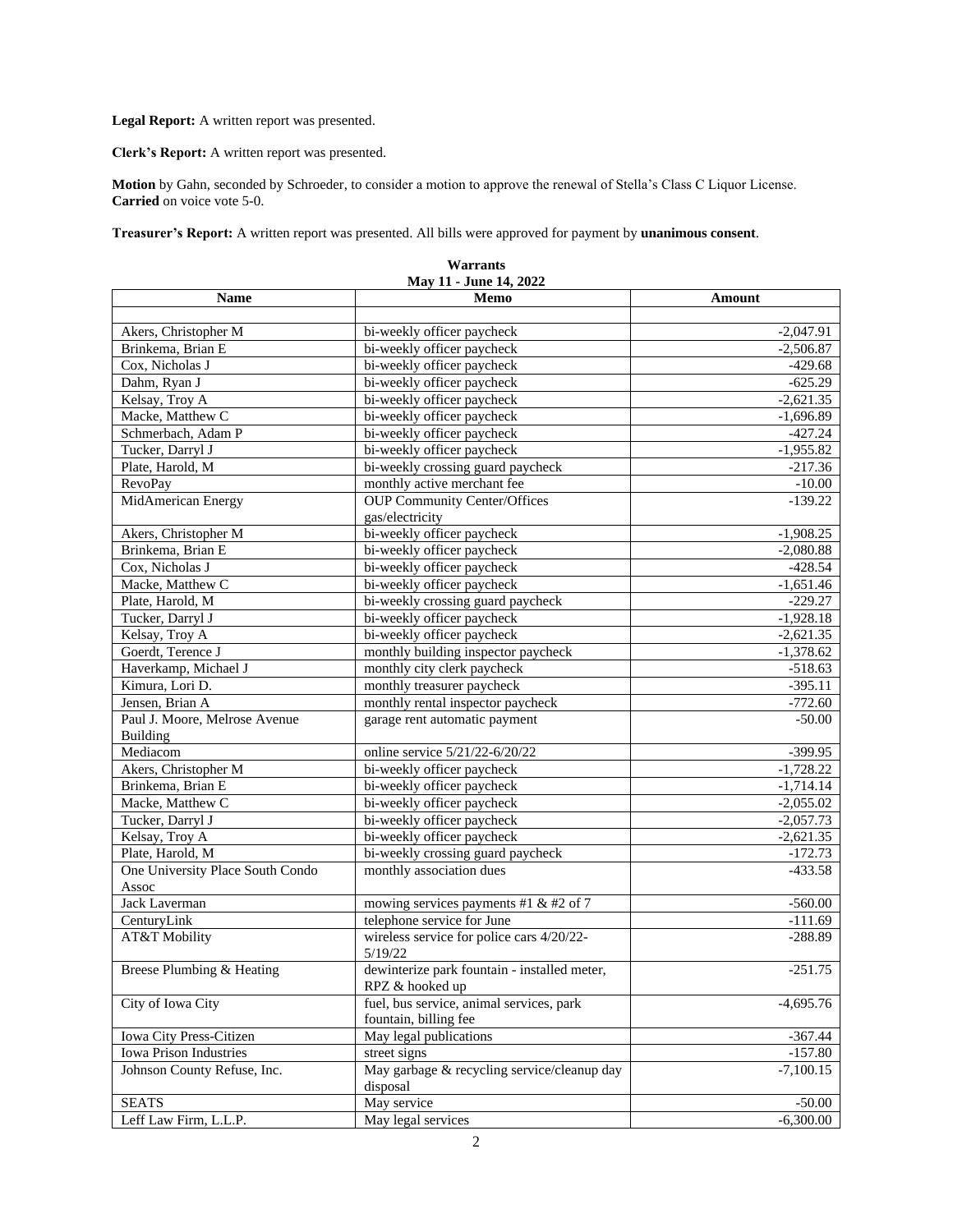| Racom Corporation                    | earpiece for radio                       | $-84.02$                  |
|--------------------------------------|------------------------------------------|---------------------------|
| <b>RevoPay</b>                       | monthly active merchant fee              | $-10.00$                  |
| Steven J Kuhl                        | accounting services 3/26/22-5/25/22      | $-1,365.00$               |
| <b>US</b> Cellular                   | wireless data/internet service for car   | $-83.84$                  |
|                                      | computer                                 |                           |
| <b>VISA</b>                          | car wash,gsuite,grasshopper,Galls        | $-880.82$                 |
| <b>UMB Bank NA</b>                   | paying agent fees                        | $-550.00$                 |
| Coralville Public Library            | library services for FY18 & FY22         | $-14,180.00$              |
| <b>Black Squirrel Urban Forestry</b> | remove 2 dead ash trees 44 Highland      | $-1,500.00$               |
| <b>Internal Revenue Service</b>      | federal payroll taxes                    | $-4.913.82$               |
| <b>Internal Revenue Service</b>      | 42-1109342                               | $-4,399.42$               |
| <b>Internal Revenue Service</b>      | federal payroll taxes                    | $-804.34$                 |
| <b>IOWA PUBLIC EMPLOYEES</b>         | ipers contribution                       | $-5,282.52$               |
| RETIREMENT SYSTEM                    |                                          |                           |
| <b>IOWA PUBLIC EMPLOYEES</b>         | ipers contribution                       | $-706.55$                 |
| RETIREMENT SYSTEM                    |                                          |                           |
| Wellmark BC/BS                       | June insurance payment                   | $-5,503.69$               |
| <b>Internal Revenue Service</b>      | federal payroll taxes                    | $-4,123.54$               |
| Iowa Municipalities Workers'         | 25% of total work comp premium for 22-23 | $-3,156.00$               |
| Compensation                         |                                          |                           |
| MidAmerican Energy                   | 1301 Melrose stop light                  | $-50.89$                  |
| MidAmerican Energy                   | pedestrian lights at 113 Golfview        | $-27.25$                  |
| MidAmerican Energy                   | 1011 Melrose stop light                  | $-24.08$                  |
| MidAmerican Energy                   | street lights                            | $-466.88$                 |
| Streb Construction Co. Inc.          | 2022 street sweeping                     | $-2,000.00$               |
| Two Rivers Bank                      | principal & interest payment due on 2017 | $-33,075.\overline{60}$   |
|                                      | bond                                     |                           |
| General Fund - \$76,360.40           | Employee Benefits Fund - \$28,889.88     | Road Use Tax - \$2,569.10 |
|                                      |                                          |                           |
| Debt Service - \$33,075.60           |                                          |                           |
|                                      |                                          |                           |
| Total Receipts - \$124,209.40        | Total Warrants - \$140,894.98            |                           |
|                                      |                                          |                           |

**Community Protection:** A written report was presented by Chief Kelsay.

**Motion** by Gahn, seconded by Moore, to Consider a motion to increase UHPD hourly pay for FY2022-23 effective July 1, 2022, as follows. **Carried** on voice vote 5-0.

| <b>Officer Status</b> | <b>Hourly Wage</b> |
|-----------------------|--------------------|
| Part-time             | \$22.50            |
| Academy/probationary  | \$22.08            |
| Pay Step 1            | \$24.29            |
| Pay Step 2            | \$25.40            |
| Pay Step 3            | \$26.50            |
| Pay Step 4            | \$27.60            |
| Pay Step 5            | \$29.33            |
| Pay Step 6            | \$30.83            |
| Sergeant              | \$33.10            |

| <b>Staff Position</b> | <b>Current Hourly Wage</b> | FY 23 Hourly Wage (5.9% increase) |
|-----------------------|----------------------------|-----------------------------------|
| Akers, Christopher M  | \$29.11                    | \$30.83                           |
| Brinkema, Brian E     | \$29.11                    | \$30.83                           |
| Cox. Nicholas J       | \$21.50                    | \$22.50                           |
| Dahm, Ryan J          | \$21.50                    | \$22.50                           |
| Macke, Matthew C      | \$27.69                    | \$29.33                           |
| Tucker, Darryl J      | \$31.25                    | \$33.10                           |